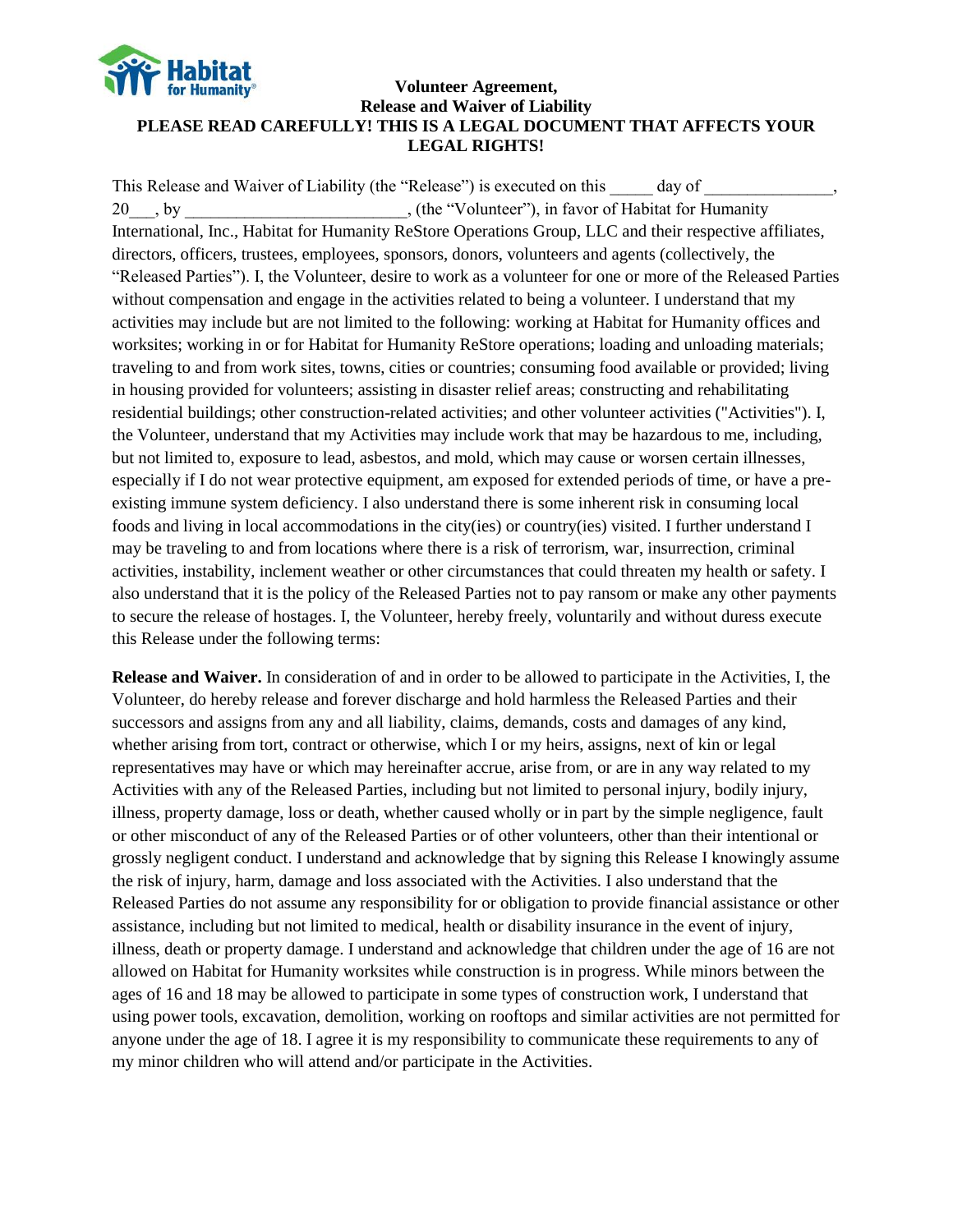

#### **Volunteer Agreement, Release and Waiver of Liability PLEASE READ CAREFULLY! THIS IS A LEGAL DOCUMENT THAT AFFECTS YOUR LEGAL RIGHTS!**

**Consent to Transportation and Medical Treatment.** I consent to the use of first aid treatment and the use of generic and over the counter medications and treatments as directed by manufacturer labels, whether administered by the Released Parties or first aid personnel. In an emergency, I understand the Released Parties may try to contact the individual listed below as an emergency contact. If an emergency contact cannot be reached promptly, I hereby authorize the Released Parties to act as an agent for me to consent to any examination, testing, x-rays, medical, dental or surgical treatment for me as advised by a physician, dentist or other health care provider. This includes, but is not limited to, my assessment, evaluation, medical care and treatment, anesthesia, hospitalization, or other health care treatment or procedure as advised by a physician, dentist or other health care provider. I also authorize the Released Parties to arrange for transportation of me as deemed necessary and appropriate in their discretion. I, the Volunteer, do hereby release, forever discharge and hold harmless the Released Parties from any liability, claim, demand, and action whatsoever brought by me or on my behalf which arises or may hereafter arise on account of any transportation, first aid, assessment, care, treatment, response or service rendered in connection with my Activities with any of the Released Parties. If the Volunteer is less than 18 years of age, the parent(s) having legal custody and/or the legal guardian(s) of the Volunteer also hereby release, forever discharge and hold harmless the Released Parties from any liability, claim, demand and action whatsoever brought by such volunteer or on his/her behalf which arises or may hereafter arise on account of the decision by any representative or agent of the Released Parties to exercise the power to transport, administer first aid, and consent to assessment, examination, x-rays, medical, dental, surgical or other such health care treatment as set forth in the Parental Authorization for Treatment of, and Travel With, a Minor Child.

**Insurance.** I understand that, except as otherwise agreed to by the Released Parties in writing, the Released Parties are under no obligation to provide, carry or maintain health, medical, travel, disability or other insurance coverage for any Volunteer. Each Volunteer is expected and encouraged to obtain his or her own health, medical, travel, disability or other insurance coverage. I understand that I am and remain responsible for payment of such hospital, physician, ambulance, dental, medical or other services obtained for me or my child. I agree that the Released Parties do not assume any responsibility for the payment of such fees or expenses which may be incurred. If I have health insurance, I understand my personal health insurance is my primary coverage.

**Confidentiality.** I agree that in the course of my participation in the Activities, I may have access to personal and/or health care information of other persons. I agree to maintain the confidentiality of such information, to use such information only as necessary to do my job as a volunteer, and to comply with applicable Habitat policies regarding such information.

**Photographic/Recording Release.** I hereby grant and convey unto Habitat for Humanity International, Inc. all right, title and interest in any and all photographs and video/audio/electronic recordings of me, including as to my name, image and voice, made by or on behalf of any of the Released Parties during my Activities with the Released Parties, including, but not limited to, the right to use such materials for any purpose and to any royalties, proceeds or other benefits derived from them. I understand that I will not have any ownership interest in or to such photographs, images and/or recordings, I have not been